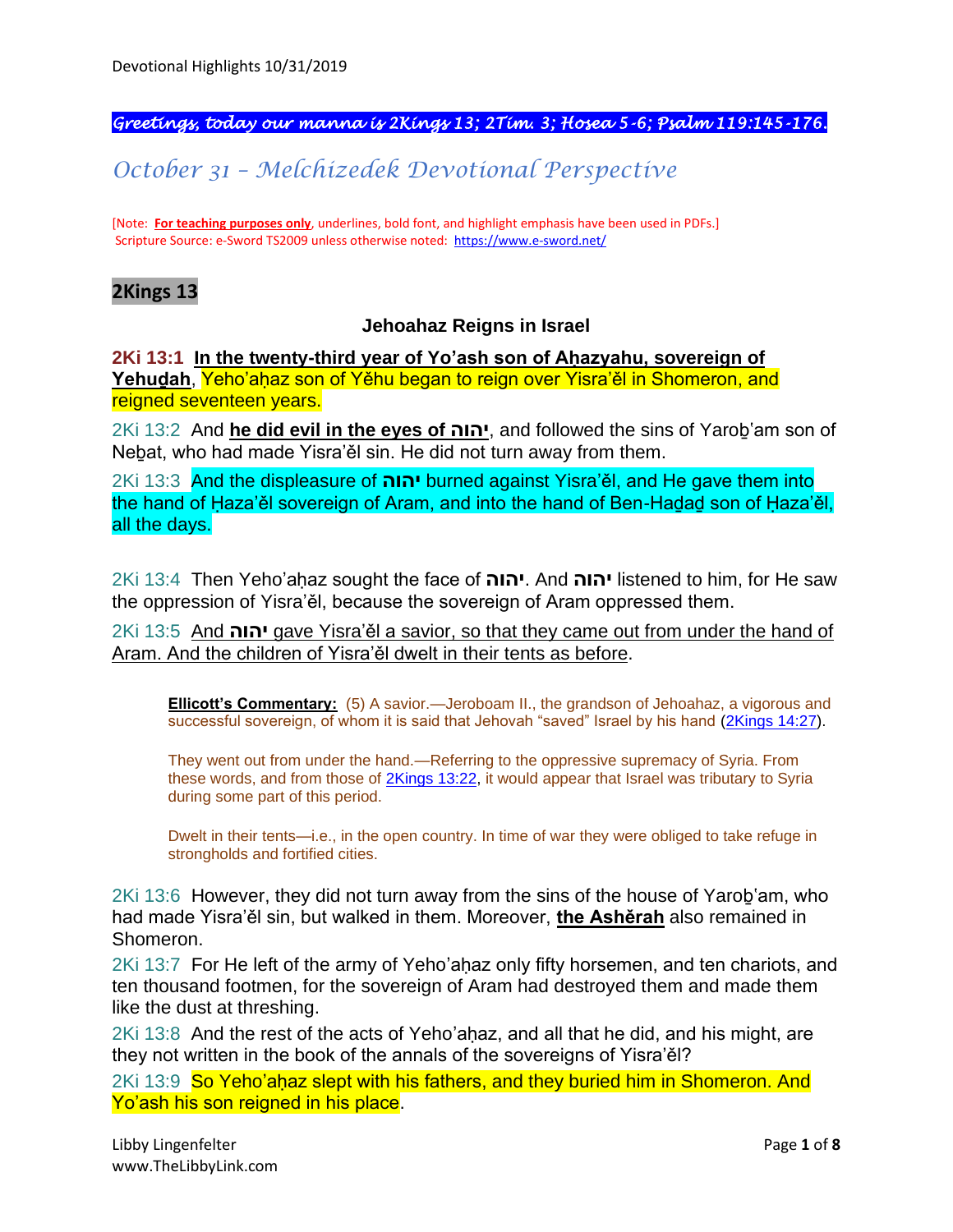#### **Jehoash Reigns in Israel**

2Ki 13:10 **In the thirty-seventh year of Yo'ash sovereign of Yehuḏah,** Yeho'ash son of Yeho'ahaz began to reign over Yisra'ěl in Shomeron, sixteen years.

2Ki 13:11 **And he did evil in the eyes of יהוה**. He did not turn away from all the sins of Yaroḇ'am son of Neḇat, who had made Yisra'ěl sin – he walked in it.

2Ki 13:12 And the rest of the acts of Yo'ash, and all that he did, and his might with which he fought against Amatsyah sovereign of Yehudah, are they not written in the book of the annals of the sovereigns of Yisra'ěl?

2Ki 13:13 So Yo'ash slept with his fathers. And Yarob'am sat on his throne. And Yo'ash was buried in Shomeron with the sovereigns of Yisra'ěl.

#### **The Death of Elisha**

2Ki 13:14 And Elisha had become sick with the sickness in which he died. And Yo'ash the sovereign of Yisra'ěl came down to him, and wept over his face, and said, **"O my father, my father, the chariots of Yisra'ěl and their horsemen!"**

Elisha sick? Yes. Some sicknesses are not unto death; and others end in death. Sometimes YHWH heals and sometimes a sickness works out another outcome.

Joh 11:4 But when **יהושע** heard, He said, "This sickness is not unto death, but for the esteem of Elohim, so that the Son of Elohim might be esteemed by it."

Php 2:27 For indeed he [Epaphroditos] was sick, near to death, but Elohim had compassion on him, and not only on him but on me as well, lest I should have sadness upon sadness.

2Ki 13:15 And Elisha said to him, "Take a bow and some arrows." And he took a bow and some arrows.

2Ki 13:16 And he said to the sovereign of Yisra'ěl,

- $\ddot{\bullet}$  "Place your hand on the bow." So he placed his hand, and Elisha placed his hands on the hands of the sovereign,
- $\frac{1}{2}$  2Ki 13:17 and said, "Open the east window." And he had opened it
- $\frac{1}{\sqrt{1}}$  and Elisha said, "Shoot." And he shot.
- $\ddot{\bullet}$  Then he said.
	- o "The arrow of deliverance of **יהוה**
	- o and the arrow of deliverance from Aram,
	- o for you shall strike Aram at Aphěq until it is finished."

## 2Ki 13:18 Then he said,

- $\frac{1}{\sqrt{2}}$  "Take the arrows," and he took them.
- $\ddot$  And he said to the sovereign of Yisra'ěl, "Strike the ground," and he struck three times, and stopped.
- 2Ki 13:19 **And the man of Elohim was wroth with him and said**, "You should have struck five or six times, then you would have stricken Aram till its utter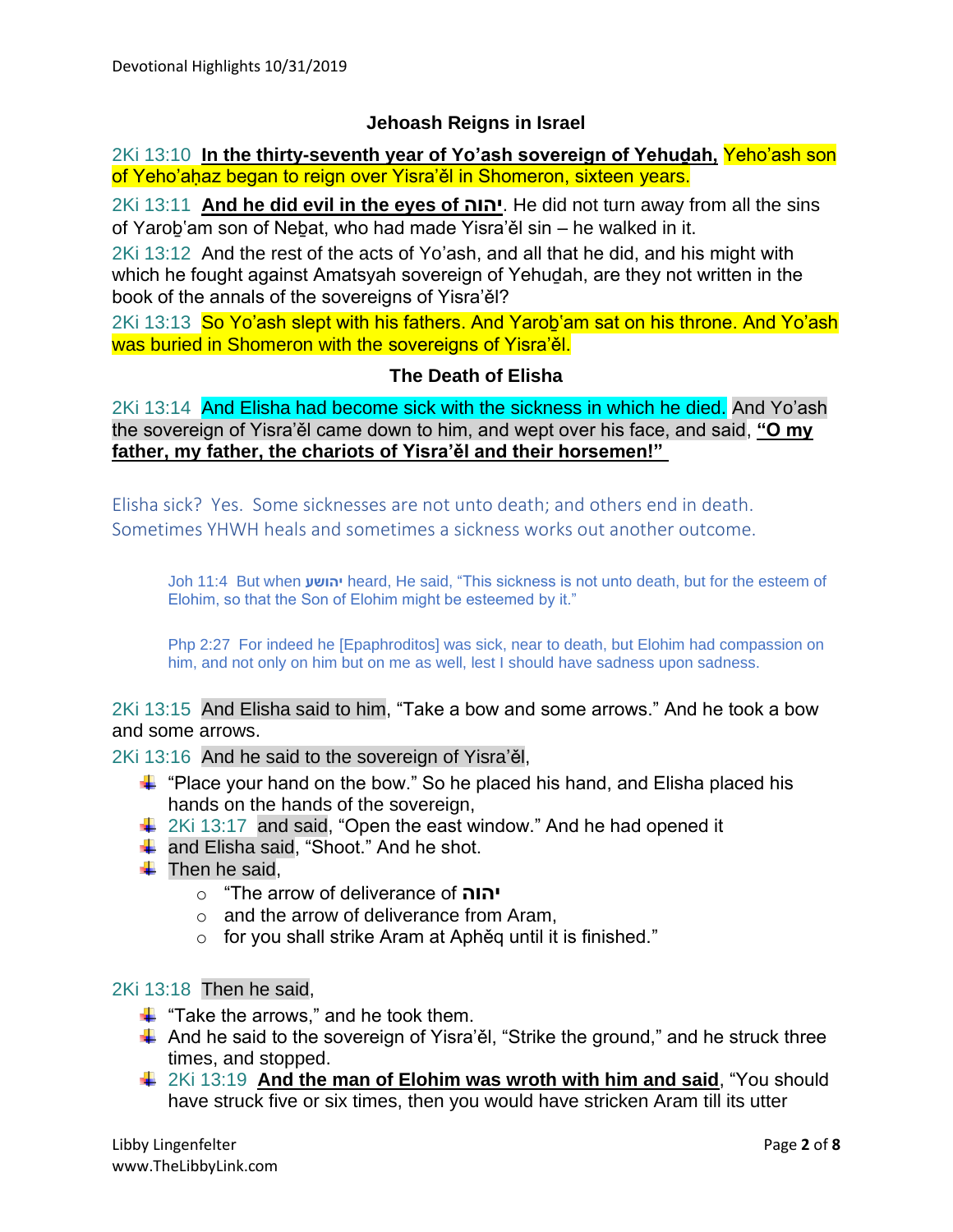destruction. But now you shall strike Aram only three times."

#### 2Ki 13:20 And Elisha died, and they buried him.

- ❖ And the raiding bands from Mo'aḇ came into the land in the spring of the year.
- $\div$  2Ki 13:21 And it came to be, they were burying a man, and there they saw a raiding band, and cast the man in the burial-site of Elisha.
- ❖ And the man fell and touched the bones of Elisha, and came to life and stood on his feet.

Elisha had a 'double portion' of Elijah's anointing given by YHWH. The anointing was so great, that we read about a miracle that takes place in 2Kings 13:20-21. In the end of days, the 'spirit of Elijah' will rise once more and work mightily through YHWH's witnesses, as it did through John the Immerser.

2Ki 2:9 And it came to be, when they had passed over, that Ěliyahu said to Elisha, "Ask what I am to do for you, before I am taken away from you!" And Elisha said, "Please let a double portion of your spirit be upon me."

The dragon goes to fight with the remnant of the seed of the woman in Rev. 12:17. If the dragon fights the remnant, this tells us that the remnant will be a formidable force of YHWH! YHWH will anoint the witnesses in the end of days. He will pour out His Spirit.

Rev 12:17 And the dragon was enraged with the woman, and he went to fight with the remnant of her seed, those guarding the commands of Elohim and possessing the witness of **יהושע** Messiah.

2Ki 13:22 And Ḥaza'ěl sovereign of Aram oppressed Yisra'ěl all the days of Yeho'ahaz

2Ki 13:23 **But** יהוה **showed favor to them**, and **had compassion on them**, and **turned toward them**, for the sake of His covenant with Aḇraham, Yitsḥaq, and Ya'aqob, and would not destroy them or cast them from His presence as yet.

2Ki 13:24 And Ḥaza'ěl sovereign of Aram died. And Ben-Haḏaḏ his son reigned in his place.

2Ki 13:25 And Yeho'ash son of Yeho'ahaz recovered from the hand of Ben-Hadad, son of Haza'ěl, the cities which he had taken out of the hand of Yeho'ahaz his father in battle. **Yo'ash struck him three times, and he recovered the cities of Yisra'ěl**.

## **2Tim. 3**

Paul forewarns Timothy and all believers, that in the last days, men will turn away from the one true Elohim.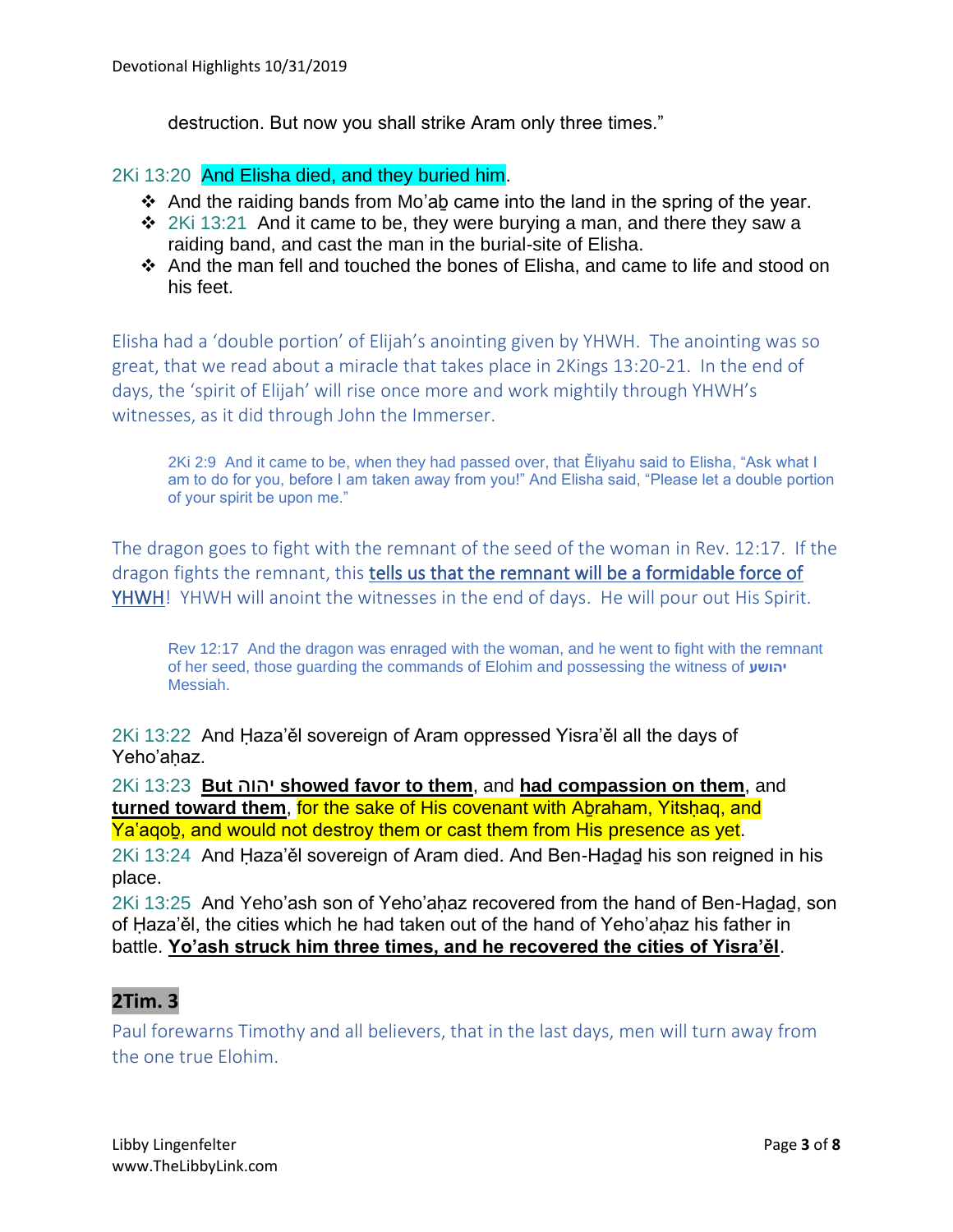#### **Godlessness in the Last Days**

#### **2Ti 3:1 But know this, that in the last days hard times shall come**.

2Ti 3:2 For men shall be lovers of self, lovers of silver, a boasters, proud, blasphemers, disobedient to parents, thankless, wrong-doers, Footnote: almplying money.

2Ti 3:3 unloving, unforgiving, slanderers, without self-control, fierce, haters of good,

2Ti 3:4 betrayers, reckless, puffed up, lovers of pleasure rather than lovers of Elohim,

2Ti 3:5 **having a form of reverence but denying its power.**b And turn away from

these! Footnote: <sup>b</sup>See 2Ti 3:13, and also Isa 24:5-6, Mat 24:12, Rom 1:30-31, 2Th\_2:3-11.

2Ti 3:6 For among them are those who creep into households and captivate silly women loaded down with sins, led away by various lusts,

2Ti 3:7 always learning and never able to come to the knowledge of the truth.

2Ti 3:8 And as Yohane and Mamrě opposed Mosheh, so do these also oppose the truth – men of corrupt minds, found worthless concerning the belief;

2Ti 3:9 but they shall not go on further, for their folly shall be obvious to all, as also that of those men became.

#### **All Scripture Is Breathed Out by Yah**

#### 2Ti 3:10 **But you did closely follow my teaching**,

- the way of life,
- the purpose,
- the belief,
- the patience,
- the love,
- the endurance,
- 2Ti 3:11 the persecutions,
- the sufferings, which came to me at Antioch, at Ikonion, *and* at Lustra what persecutions I bore. **Yet out of them all the Master delivered me**.

2Ti 3:12 And indeed, **all those wishing to live reverently in Messiah** יהושע**, shall be persecuted.<sup>C</sup>** Footnote: <sup>C</sup> Mat<sub>\_5</sub>:10.

2Ti 3:13 But evil men and impostors shall go on to the worse, d leading astray and being led astray. Footnote: d Mat\_24:12, Rev\_22:11.

Stay in What You Have Learned and Trusted – the Set-apart Scriptures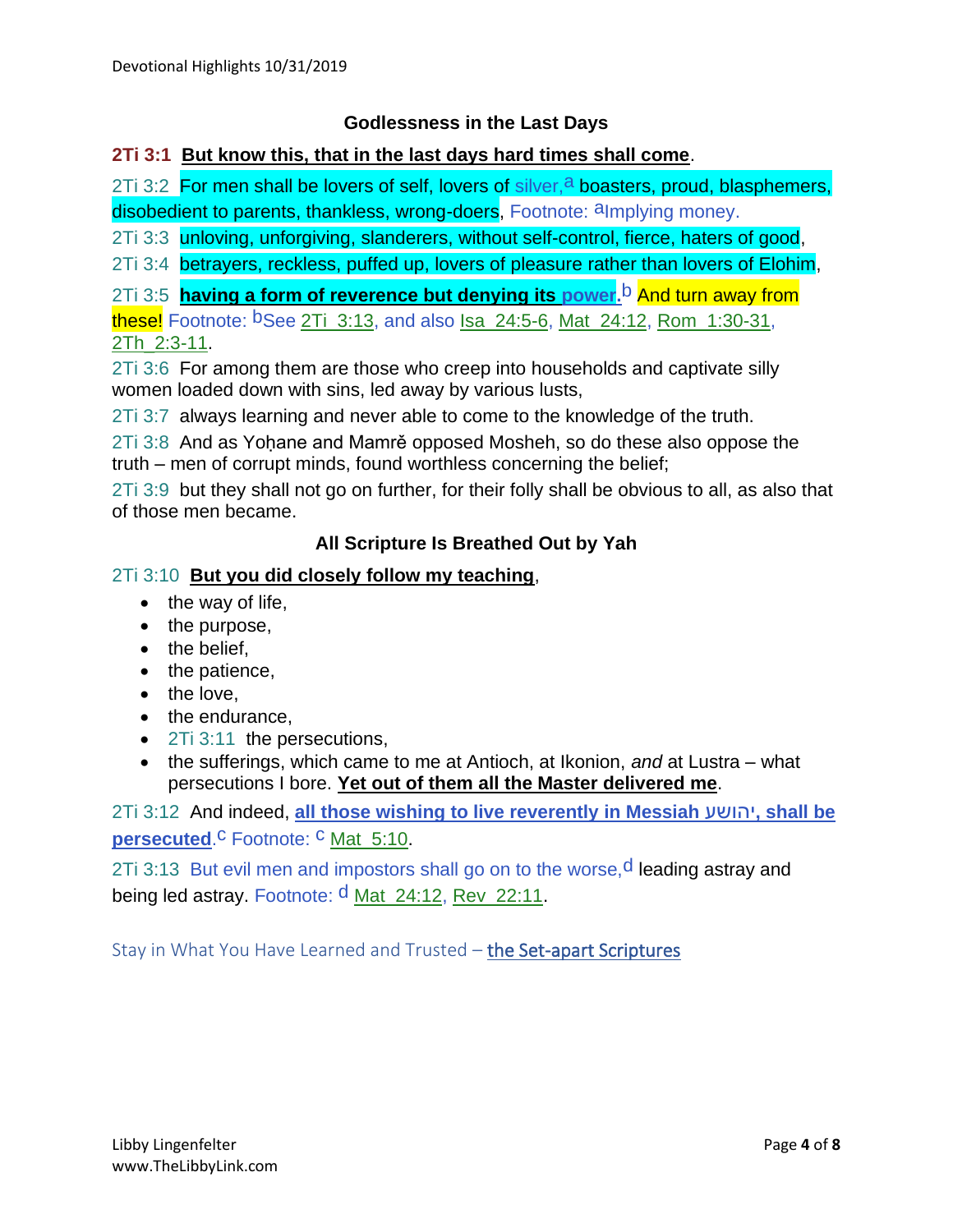We live in the 'information age.' There are numerous rabbit holes with 'carrots' of 'click bait' to entice and detour believers away from His Word. There is nothing this world can tell us that YHWH hasn't already told us. Therefore, stay in what you have learned and trusted – the Set-apart Scriptures. Stay in Truth, our first piece of armor in which all other armor hangs [Ephesians 6].

## 2Ti 3:14 **But you, stay in what you have learned and trusted, having known from whom you have learned,**

2Ti 3:15 and that from a babe you have known the Set-apart Scriptures, which are able to make you wise for deliverance through belief in Messiah **יהושע**.

## 2Ti 3:16 **All Scripture is breathed out by Elohim and profitable for teaching, for reproof, for setting straight, for instruction in righteousness,**

## 2Ti 3:17 **that the man of Elohim might be fitted, equipped for every good work**.

## **Hosea 5-6**

#### **Punishment Coming for Israel and Judah**

#### **Hos 5:1 "Hear this, O priests! And listen, O house of Yisra'ěl! Give ear, O house of the sovereign! For the judgment is for you, for you have been a snare to Mitspah and a net spread on Taḇor.**

Hos 5:2 "And revolters have gone deep in slaying, and I reprove them all.

Hos 5:3 "I have known Ephrayim, and Yisra'ěl has not been hidden from Me. For now, O Ephrayim, you have whored, Yisra'ěl is defiled.

- $\ddot{\text{+}}$  Hos 5:4 "Their deeds do not allow them to turn back to their Elohim, for the spirit of whorings is among them, and they do not know **יהוה**.
- $\ddot{\bullet}$  Hos 5:5 "And the Excellency of Yisra'ěl shall witness to his face, and Yisra'ěl and Ephrayim stumble in their crookedness.
- $\frac{1}{2}$  Yehudah shall also stumble with them.
- Hos 5:6 "With their flocks and herds they go to seek **יהוה**, but do not find Him He has withdrawn from them.

Hos 5:7 "They have acted treacherously against **יהוה**, for they have brought forth strange children. Now a new *moon* shall devour them with their portions.

Hos 5:8 "Blow a shophar in Gib'ah, the trumpet in Ramah! Shout, O Běyth Awen! Behind you, O Binyamin!

Hos 5:9 "**Ephrayim is laid waste in the day of rebuke**. Among the tribes of Yisra'ěl I shall make known what is certain.

Hos 5:10 "**The chiefs of Yehuḏah shall be like those who remove a border – on them I pour out my wrath like water**.

Hos 5:11 "Ephrayim is oppressed, crushed in judgment, because he walked after the command when it pleased him.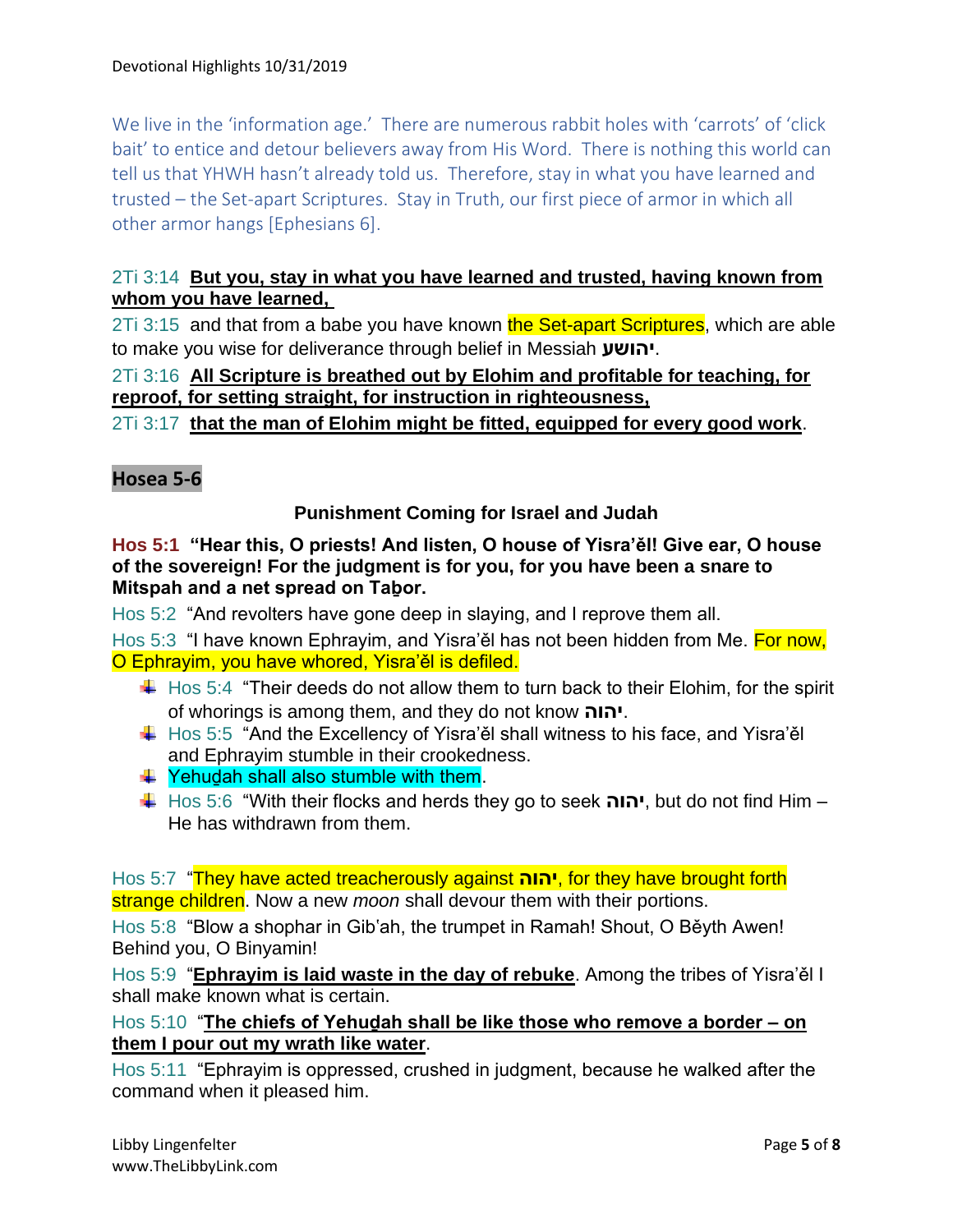### Hos 5:12 "So I am to Ephrayim like a moth, and to the house of Yehudah like rottenness.

Hos 5:13 "When Ephrayim saw his sickness, and Yehuḏah saw his wound, then Ephrayim went to Ashshur and sent to Sovereign Yarěḇ. But he is unable to heal you, or to remove the wound from you.

Hos 5:14 "**For I am like a lion to Ephrayim, and like a young lion to the house of Yehuḏah. I Myself tear them and go, I take them away, and there is no one to deliver**.

Hos 5:15 "I shall go, I shall return to My place, until they confess their guilt and seek **My face, in their distress diligently search for Me,** *and say*,

-----------------------

#### **Israel and Judah Are Unrepentant**

- **Hos 6:1** 'Come, and let us turn back to **יהוה**. **For He has torn but He does heal us, He has stricken but He binds us up**.
	- o Hos 6:2 After two days He shall revive us,
	- o **on the third day** He shall raise us up, so that we live before Him.

This verse spoke to me. Here is what came to my mind. It has been 'two days' [two millenniums] since the death, burial, and resurrection of Yahusha and presently He is 'reviving us!' It is no coincidence that this verse says on the third day He shall raise us up, so that we live before Him. At the end of the  $7<sup>th</sup>$  millennium [or 'third day' from His death, burial, and resurrection]; YHWH will resurrect the bodies of dead believers; then those that remain will be changed in a twinkling of an eye and will forever be with YHWH!

Eze 37:11 And He said to me, "Son of man, these bones are all the house of Yisra'ěl. See, they say, 'Our bones are dry, our expectancy has perished, and we ourselves have been cut off!' Eze 37:12 "Therefore prophesy, and you shall say to them, 'Thus said the Master **יהוה**," See, O My people, I am opening your burial-sites and shall bring you up from your burial-sites, and shall bring you into the land of Yisra'ěl.

Eze 37:13 "And you shall know that I am **יהוה**, when I open your burial-sites, My people, and bring you up from your burial-sites.

Hos 6:3 **So let us know, let us pursue to know יהוה**. His going forth is as certain as the morning. And He comes to us like the rain, **like the latter rain watering the earth**.'

Hos 6:4 "**Ephrayim**, what would I do with you? **Yehuḏah,** what would I do with you? For your loving-commitment is like a morning cloud, and like the early dew it goes away.

Hos 6:5 "Therefore I have hewn *them* by the prophets, I have killed them by the words of My mouth. **And my right-rulings break forth as the light**.

Hos 6:6 "For I delight in loving-commitment and not slaughtering, and in the knowledge of Elohim more than ascending offerings.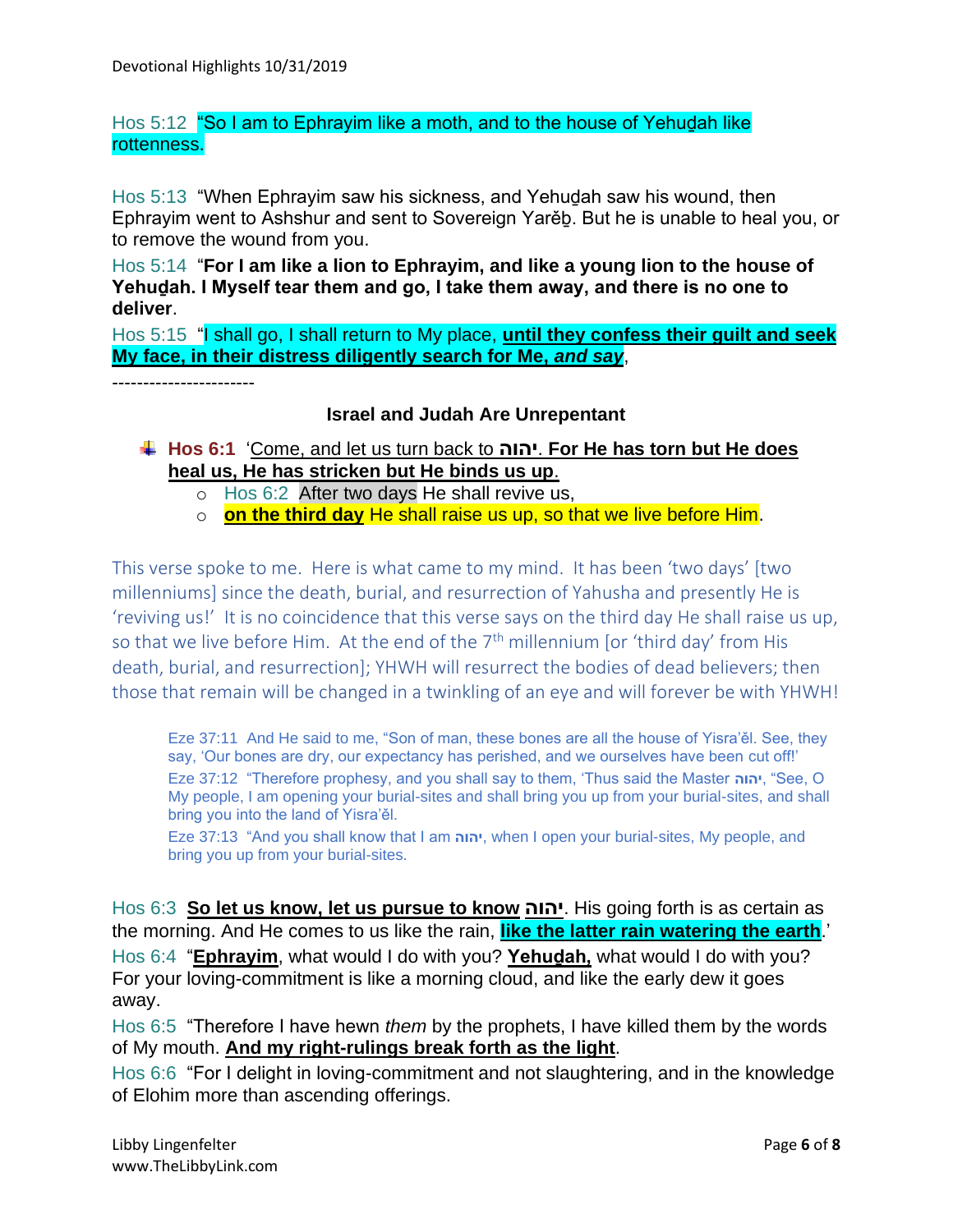### Hos 6:7 "**But like Aḏam they transgressed the covenant. There they acted treacherously against Me.**

Hos 6:8 "Gil'ad is a city of workers of wickedness – tracked up with blood.

Hos 6:9 "And as bands of robbers lie in wait for a man, so the company of priests murder on the way to Shekem, for they have done wickedness.

Hos 6:10 "I have seen a horrible matter in the house of Yisra'ěl: the whoring of Ephrayim is there, Yisra'ěl is defiled.

Hos 6:11 "**Also, a harvest is appointed for you, O Yehuḏah, when I turn back the captivity of My people.**

## **Psalm 119:145-176**

Today we conclude Psalm 119. We are reminded even in our darkest hour; YHWH is with us and hears us. We know this to be so as told to us by Yahusha Himself*.*

Joh 16:32 "See, an hour is coming, and has now come, that you are scattered, each to his own, and leave Me alone. **Yet I am not alone, because the Father is with Me**. Joh 16:33 "These *words* I have spoken to you, that in Me you might have peace. In the world you have pressure, but take courage, I have overcome the world."

If Ezra was the psalmist that wrote Psalm 119, he could have been writing it from a Babylon exile perspective. That exile would last 70 years. In our three-dimensional world, we can relate to the psalmist on how time seems to move slowly; especially when we await the move of YHWH in whatever circumstance we face.

He knows the pressures we face in this life; He wants us to take courage; He hears our prayers; He answers our prayers; and He has overcome this fallen world. He wants us to have peace and enter His rest. He has us in His hands.

---------------

Keep this link as a good reference for a beautiful approach to reading Psalm 119. <https://www.lifetolifeblog.com/how-to-read-psalm-119/>

Psa 119:145 **Qoph** I have called with all my heart; Answer me, O **יהוה** !I observe Your laws.

Psa 119:146 I have called upon You; Save me, that I might guard Your witnesses.

Psa 119:147 I rise before dawn, and cry for help; I have waited for Your word.

Psa 119:148 My eyes have gone before the night watches, To study Your word.

## Psa 119:149 **Hear my voice according to Your loving-commitment; O** יהוה**, revive me according to Your right-ruling.**

Psa 119:150 Those who pursue mischief have drawn near; They have been far from Your Torah.

Psa 119:151 **You are near, O** יהוה**, And all Your commands are truth**.